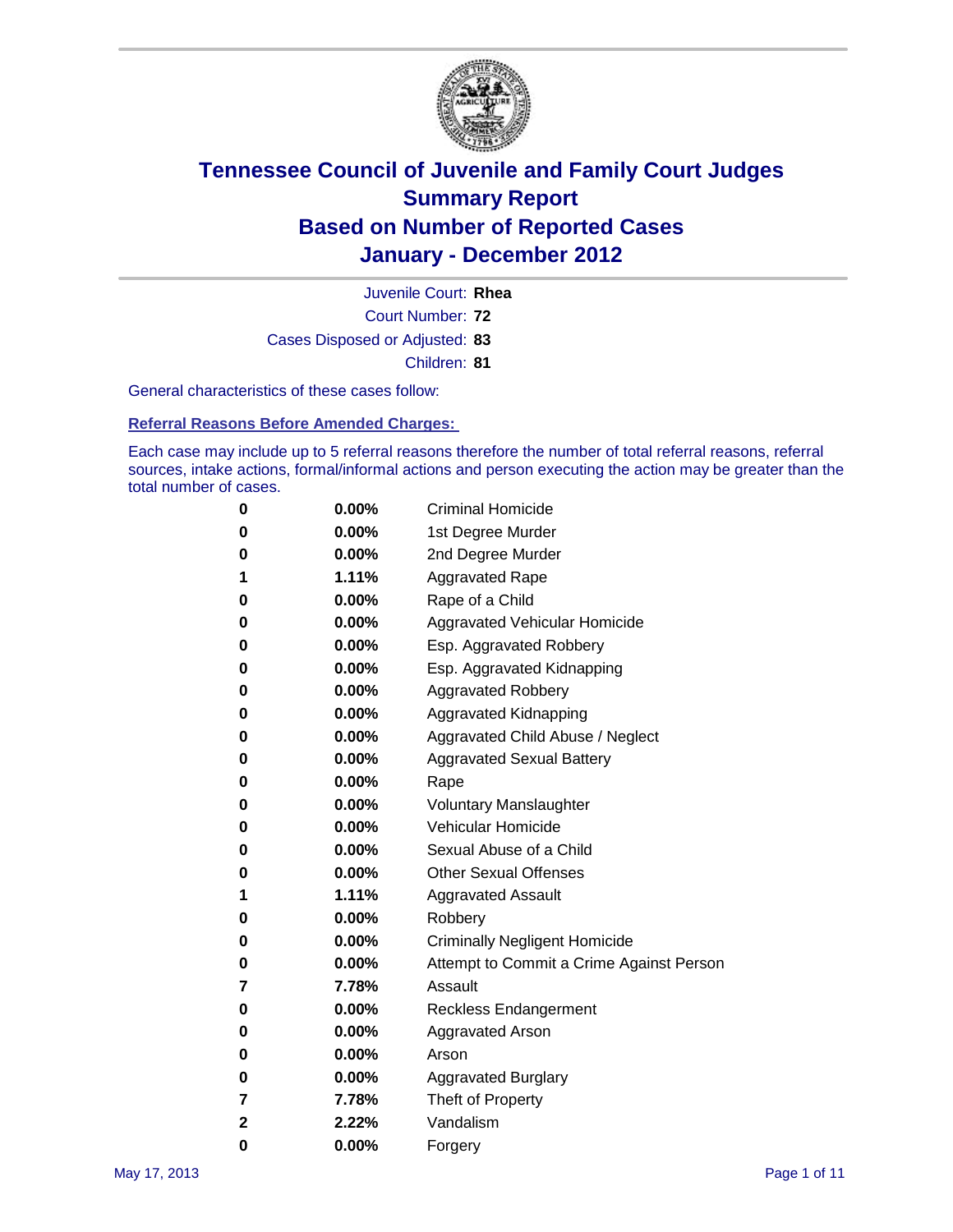

Juvenile Court: **Rhea**

Court Number: **72**

Cases Disposed or Adjusted: **83**

Children: **81**

#### **Referral Reasons Before Amended Charges:**

Each case may include up to 5 referral reasons therefore the number of total referral reasons, referral sources, intake actions, formal/informal actions and person executing the action may be greater than the total number of cases.

| 0            | 0.00%    | <b>Worthless Checks</b>                                     |
|--------------|----------|-------------------------------------------------------------|
| 0            | 0.00%    | Illegal Possession / Fraudulent Use of Credit / Debit Cards |
| 0            | 0.00%    | <b>Burglary</b>                                             |
| 0            | $0.00\%$ | Unauthorized Use of a Vehicle                               |
| 0            | $0.00\%$ | <b>Cruelty to Animals</b>                                   |
| 0            | $0.00\%$ | Sale of Controlled Substances                               |
| 5            | 5.56%    | <b>Other Drug Offenses</b>                                  |
| 0            | 0.00%    | <b>Possession of Controlled Substances</b>                  |
| 0            | 0.00%    | <b>Criminal Attempt</b>                                     |
| 0            | 0.00%    | Carrying Weapons on School Property                         |
| 0            | 0.00%    | Unlawful Carrying / Possession of a Weapon                  |
| 0            | $0.00\%$ | <b>Evading Arrest</b>                                       |
| 0            | $0.00\%$ | Escape                                                      |
| 0            | $0.00\%$ | Driving Under Influence (DUI)                               |
| $\mathbf{2}$ | 2.22%    | Possession / Consumption of Alcohol                         |
| 0            | $0.00\%$ | Resisting Stop, Frisk, Halt, Arrest or Search               |
| 0            | $0.00\%$ | <b>Aggravated Criminal Trespass</b>                         |
| 0            | $0.00\%$ | Harassment                                                  |
| 0            | 0.00%    | Failure to Appear                                           |
| 0            | 0.00%    | Filing a False Police Report                                |
| 1            | 1.11%    | Criminal Impersonation                                      |
| 8            | 8.89%    | <b>Disorderly Conduct</b>                                   |
| 1            | 1.11%    | <b>Criminal Trespass</b>                                    |
| 0            | 0.00%    | <b>Public Intoxication</b>                                  |
| 0            | $0.00\%$ | Gambling                                                    |
| 5            | 5.56%    | Traffic                                                     |
| 0            | $0.00\%$ | <b>Local Ordinances</b>                                     |
| 0            | 0.00%    | Violation of Wildlife Regulations                           |
| 0            | $0.00\%$ | Contempt of Court                                           |
| 4            | 4.44%    | Violation of Probation                                      |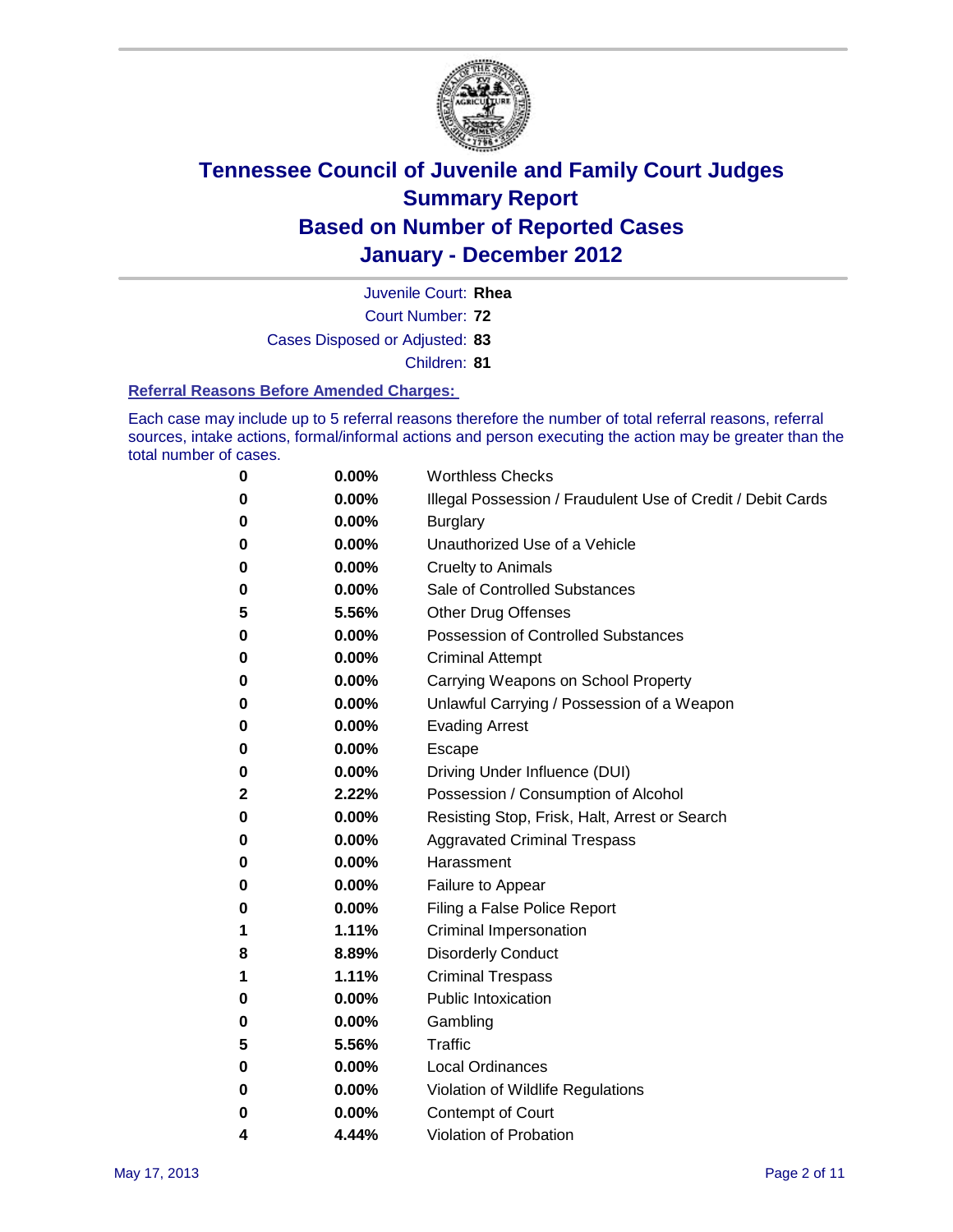

Court Number: **72** Juvenile Court: **Rhea** Cases Disposed or Adjusted: **83** Children: **81**

#### **Referral Reasons Before Amended Charges:**

Each case may include up to 5 referral reasons therefore the number of total referral reasons, referral sources, intake actions, formal/informal actions and person executing the action may be greater than the total number of cases.

| 90                | 100.00%         | <b>Total Referrals</b>                   |
|-------------------|-----------------|------------------------------------------|
| 1                 | 1.11%           | Other                                    |
| 0                 | 0.00%           | <b>Consent to Marry</b>                  |
| 0                 | 0.00%           | <b>Request for Medical Treatment</b>     |
| 0                 | 0.00%           | <b>Child Support</b>                     |
| 0                 | 0.00%           | Paternity / Legitimation                 |
| $\mathbf{2}$      | 2.22%           | Visitation                               |
| 8                 | 8.89%           | Custody                                  |
| 0                 | 0.00%           | <b>Foster Care Review</b>                |
| 0                 | 0.00%           | <b>Administrative Review</b>             |
| 0                 | 0.00%           | <b>Judicial Review</b>                   |
| 0                 | 0.00%           | Violation of Informal Adjustment         |
| 0                 | 0.00%           | <b>Violation of Pretrial Diversion</b>   |
| 0                 | 0.00%           | Termination of Parental Rights           |
| 4                 | 4.44%           | Dependency / Neglect                     |
| 0                 | 0.00%           | <b>Physically Abused Child</b>           |
| 0                 | 0.00%           | Sexually Abused Child                    |
| 0                 | 0.00%           | Violation of Curfew                      |
| 1                 | 1.11%           | Violation of a Valid Court Order         |
| $\bf{0}$          | 0.00%           | Possession of Tobacco Products           |
| 0                 | 0.00%           | In-State Runaway<br>Out-of-State Runaway |
| 15<br>$\mathbf 2$ | 16.67%<br>2.22% | Truancy                                  |
| 13                | 14.44%          | <b>Unruly Behavior</b>                   |
| 0                 | 0.00%           | Violation of Aftercare                   |
|                   |                 |                                          |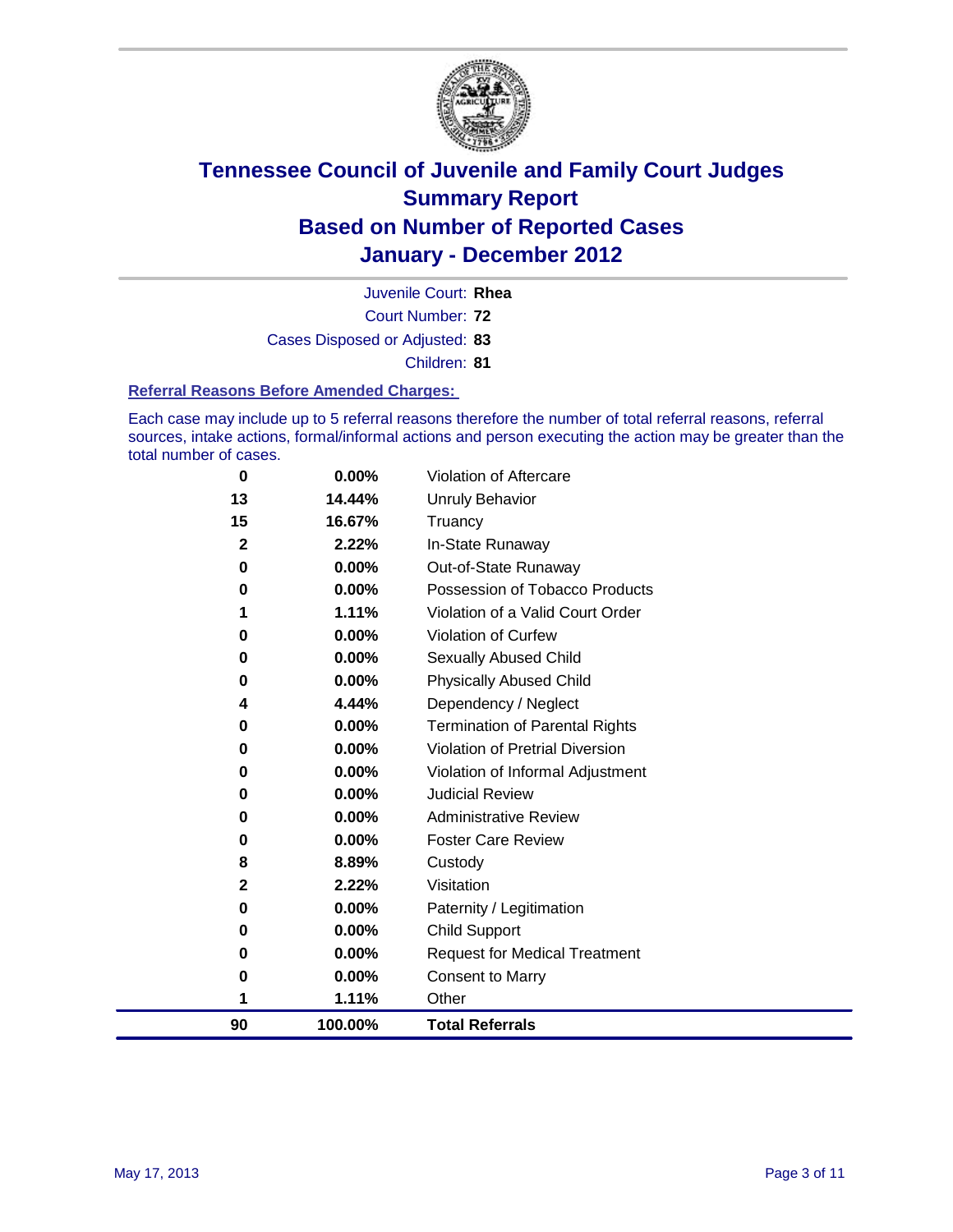

|                            | Juvenile Court: Rhea                                                                                                                                                                                                                                                                                                                                                                                        |                |  |  |  |
|----------------------------|-------------------------------------------------------------------------------------------------------------------------------------------------------------------------------------------------------------------------------------------------------------------------------------------------------------------------------------------------------------------------------------------------------------|----------------|--|--|--|
|                            | <b>Court Number: 72</b><br>Children: 81<br>Law Enforcement<br>44.44%<br>17.78%<br>Parents<br>7.78%<br><b>Relatives</b><br>$0.00\%$<br>Self<br>School<br>16.67%<br>0.00%<br><b>CSA</b><br><b>DCS</b><br>3.33%<br>0.00%<br>Other State Department<br>0.00%<br><b>District Attorney's Office</b><br><b>Court Staff</b><br>4.44%<br>$0.00\%$<br>Social Agency<br><b>Other Court</b><br>0.00%<br>Victim<br>5.56% |                |  |  |  |
|                            | Cases Disposed or Adjusted: 83<br>40<br>16<br>7                                                                                                                                                                                                                                                                                                                                                             |                |  |  |  |
|                            |                                                                                                                                                                                                                                                                                                                                                                                                             |                |  |  |  |
| <b>Referral Sources: 1</b> |                                                                                                                                                                                                                                                                                                                                                                                                             |                |  |  |  |
|                            |                                                                                                                                                                                                                                                                                                                                                                                                             |                |  |  |  |
|                            |                                                                                                                                                                                                                                                                                                                                                                                                             |                |  |  |  |
|                            |                                                                                                                                                                                                                                                                                                                                                                                                             |                |  |  |  |
| 0                          |                                                                                                                                                                                                                                                                                                                                                                                                             |                |  |  |  |
| 15                         |                                                                                                                                                                                                                                                                                                                                                                                                             |                |  |  |  |
| 0                          |                                                                                                                                                                                                                                                                                                                                                                                                             |                |  |  |  |
| 3                          |                                                                                                                                                                                                                                                                                                                                                                                                             |                |  |  |  |
| 0                          |                                                                                                                                                                                                                                                                                                                                                                                                             |                |  |  |  |
| $\bf{0}$                   |                                                                                                                                                                                                                                                                                                                                                                                                             |                |  |  |  |
| 4                          |                                                                                                                                                                                                                                                                                                                                                                                                             |                |  |  |  |
| 0                          |                                                                                                                                                                                                                                                                                                                                                                                                             |                |  |  |  |
| 0                          |                                                                                                                                                                                                                                                                                                                                                                                                             |                |  |  |  |
| 5                          |                                                                                                                                                                                                                                                                                                                                                                                                             |                |  |  |  |
| 0                          | 0.00%                                                                                                                                                                                                                                                                                                                                                                                                       | Child & Parent |  |  |  |
| 0                          | 0.00%                                                                                                                                                                                                                                                                                                                                                                                                       | Hospital       |  |  |  |
| 0                          | 0.00%                                                                                                                                                                                                                                                                                                                                                                                                       | Unknown        |  |  |  |

**Age of Child at Referral: 2**

| 81 | 100.00%  | <b>Total Child Count</b> |
|----|----------|--------------------------|
| 0  | $0.00\%$ | Unknown                  |
| 1  | 1.23%    | Ages 19 and Over         |
| 14 | 17.28%   | Ages 17 through 18       |
| 31 | 38.27%   | Ages 15 through 16       |
| 9  | 11.11%   | Ages 13 through 14       |
| 5  | 6.17%    | Ages 11 through 12       |
| 21 | 25.93%   | Ages 10 and Under        |
|    |          |                          |

<sup>1</sup> If different than number of Referral Reasons (90), verify accuracy of your court's data.

**0.00%** Other

**100.00% Total Referral Sources**

<sup>2</sup> One child could be counted in multiple categories, verify accuracy of your court's data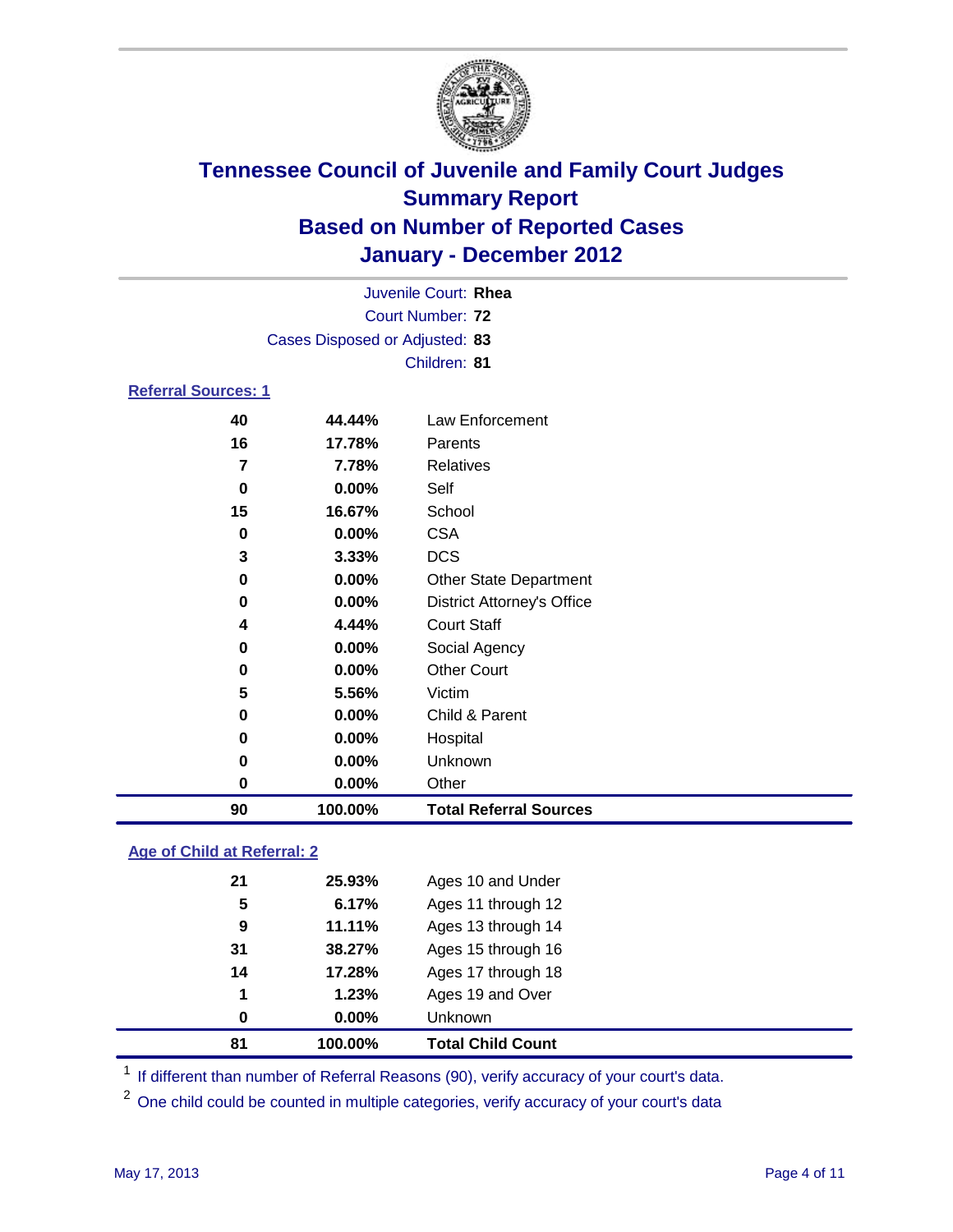

| Juvenile Court: Rhea                    |                                |                          |  |  |
|-----------------------------------------|--------------------------------|--------------------------|--|--|
|                                         | Court Number: 72               |                          |  |  |
|                                         | Cases Disposed or Adjusted: 83 |                          |  |  |
|                                         |                                | Children: 81             |  |  |
| Sex of Child: 1                         |                                |                          |  |  |
| 55                                      | 67.90%                         | Male                     |  |  |
| 26                                      | 32.10%                         | Female                   |  |  |
| $\mathbf 0$                             | 0.00%                          | Unknown                  |  |  |
| 81                                      | 100.00%                        | <b>Total Child Count</b> |  |  |
| Race of Child: 1                        |                                |                          |  |  |
| 79                                      | 97.53%                         | White                    |  |  |
| 1                                       | 1.23%                          | African American         |  |  |
| 0                                       | 0.00%                          | Native American          |  |  |
| 0                                       | 0.00%                          | Asian                    |  |  |
| 1                                       | 1.23%                          | Mixed                    |  |  |
| 0                                       | 0.00%                          | Unknown                  |  |  |
| 81                                      | 100.00%                        | <b>Total Child Count</b> |  |  |
| <b>Hispanic Origin: 1</b>               |                                |                          |  |  |
| $\overline{\mathbf{2}}$                 | 2.47%                          | Yes                      |  |  |
| 79                                      | 97.53%                         | No                       |  |  |
| $\mathbf 0$                             | 0.00%                          | Unknown                  |  |  |
| 81                                      | 100.00%                        | <b>Total Child Count</b> |  |  |
| <b>School Enrollment of Children: 1</b> |                                |                          |  |  |
| 72                                      | 88.89%                         | Yes                      |  |  |
| 9                                       | 11.11%                         | No                       |  |  |
| $\mathbf 0$                             | 0.00%                          | Unknown                  |  |  |
| 81                                      | 100.00%                        | <b>Total Child Count</b> |  |  |

One child could be counted in multiple categories, verify accuracy of your court's data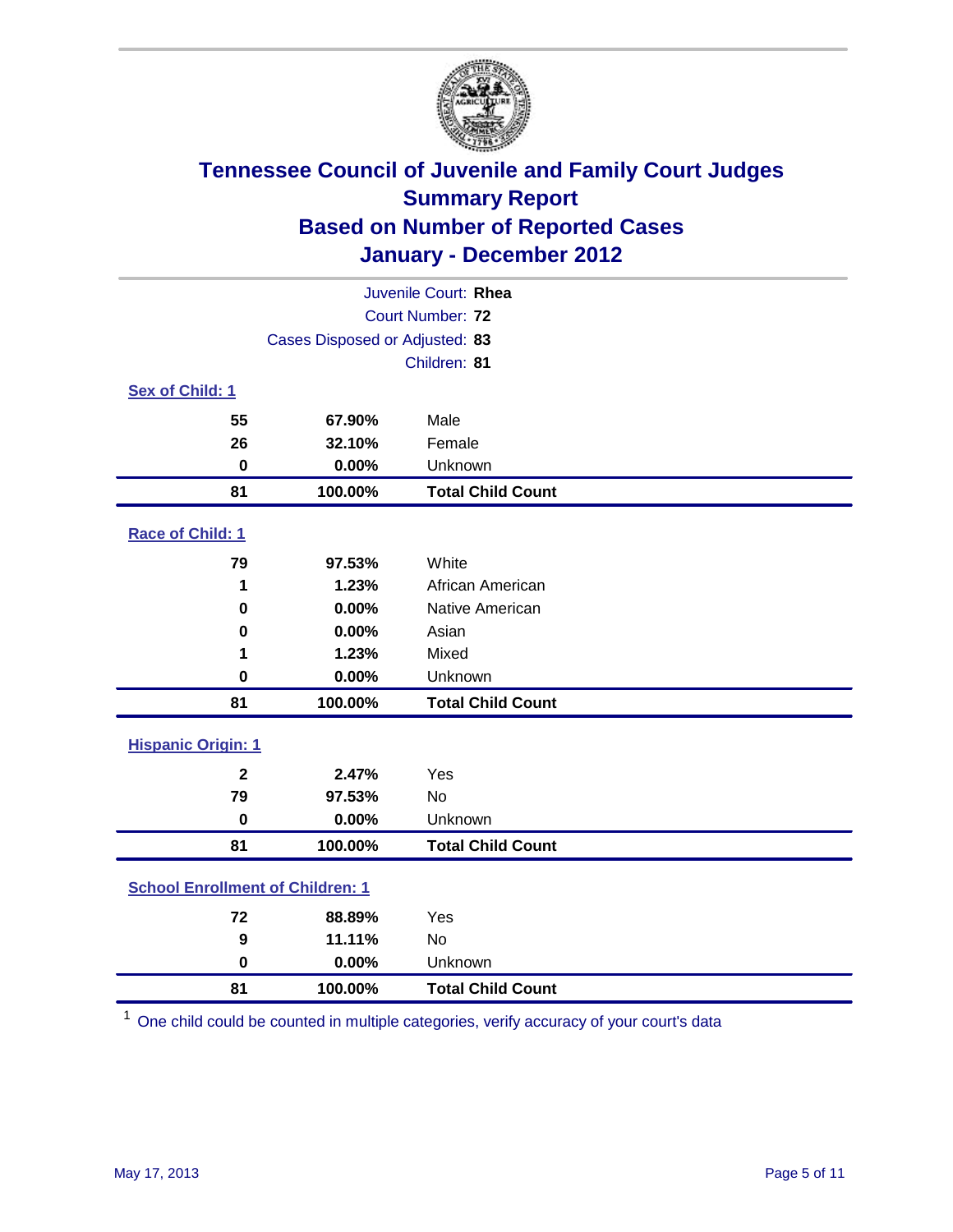

Court Number: **72** Juvenile Court: **Rhea** Cases Disposed or Adjusted: **83** Children: **81 Living Arrangement of Child at Time of Referral: 1 58.02%** With Mother **19.75%** With Father **9.88%** With Relatives

| 81 | 100.00%  | <b>Total Child Count</b>     |
|----|----------|------------------------------|
|    | 1.23%    | Other                        |
| 1  | 1.23%    | Unknown                      |
| 0  | $0.00\%$ | Independent                  |
| 0  | $0.00\%$ | In an Institution            |
| 0  | $0.00\%$ | In a Residential Center      |
| 0  | $0.00\%$ | In a Group Home              |
| 3  | 3.70%    | With Foster Family           |
| 0  | $0.00\%$ | With Adoptive Parents        |
| 8  | 9.88%    | <b>With Relatives</b>        |
| 16 | 19.75%   | With Father                  |
| 47 | 58.02%   | With Mother                  |
| 0  | 0.00%    | With Mother and Stepfather   |
| 1  | 1.23%    | With Father and Stepmother   |
| 4  | 4.94%    | With Both Biological Parents |

### **Type of Detention: 2**

| 83          | 100.00%  | <b>Total Detention Count</b> |
|-------------|----------|------------------------------|
| 0           | $0.00\%$ | Other                        |
| 72          | 86.75%   | Does Not Apply               |
| $\mathbf 0$ | $0.00\%$ | Unknown                      |
| 0           | $0.00\%$ | Psychiatric Hospital         |
| 0           | 0.00%    | Jail - No Separation         |
| 0           | $0.00\%$ | Jail - Partial Separation    |
| 0           | 0.00%    | Jail - Complete Separation   |
| 11          | 13.25%   | Juvenile Detention Facility  |
| 0           | $0.00\%$ | Non-Secure Placement         |
|             |          |                              |

<sup>1</sup> One child could be counted in multiple categories, verify accuracy of your court's data

<sup>2</sup> If different than number of Cases (83) verify accuracy of your court's data.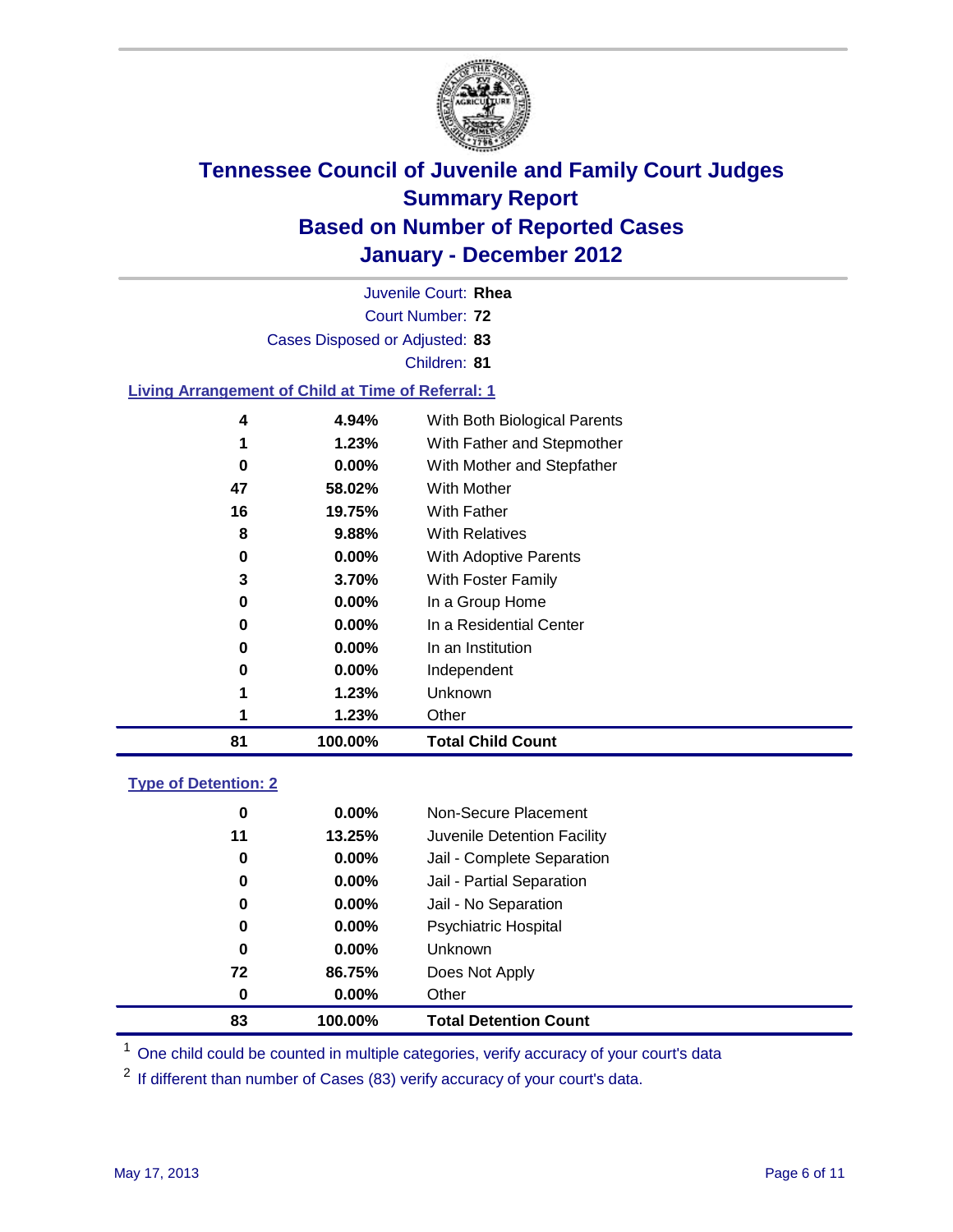

|                                                    | Juvenile Court: Rhea                          |                                     |  |  |  |
|----------------------------------------------------|-----------------------------------------------|-------------------------------------|--|--|--|
|                                                    | <b>Court Number: 72</b>                       |                                     |  |  |  |
|                                                    | Cases Disposed or Adjusted: 83                |                                     |  |  |  |
|                                                    |                                               | Children: 81                        |  |  |  |
| <b>Placement After Secure Detention Hearing: 1</b> |                                               |                                     |  |  |  |
| 8                                                  | 9.64%<br>Returned to Prior Living Arrangement |                                     |  |  |  |
| 3                                                  | 3.61%                                         | Juvenile Detention Facility         |  |  |  |
| 0                                                  | 0.00%                                         | Jail                                |  |  |  |
| 0                                                  | 0.00%                                         | Shelter / Group Home                |  |  |  |
| 0                                                  | 0.00%                                         | <b>Foster Family Home</b>           |  |  |  |
| 0                                                  | 0.00%                                         | Psychiatric Hospital                |  |  |  |
| $\bf{0}$                                           | 0.00%                                         | <b>Unknown</b>                      |  |  |  |
| 72                                                 | 86.75%                                        | Does Not Apply                      |  |  |  |
| $\mathbf 0$<br>0.00%<br>Other                      |                                               |                                     |  |  |  |
| 83                                                 | 100.00%                                       | <b>Total Placement Count</b>        |  |  |  |
| <b>Intake Actions: 2</b>                           |                                               |                                     |  |  |  |
| 85                                                 | 94.44%                                        | <b>Petition Filed</b>               |  |  |  |
| 0                                                  | 0.00%                                         | <b>Motion Filed</b>                 |  |  |  |
| 5                                                  | 5.56%                                         | <b>Citation Processed</b>           |  |  |  |
| 0                                                  | 0.00%                                         | Notification of Paternity Processed |  |  |  |
| 0                                                  | 0.00%                                         | Scheduling of Judicial Review       |  |  |  |
| 0                                                  | 0.00%                                         | Scheduling of Administrative Review |  |  |  |
| 0                                                  | 0.00%                                         | Scheduling of Foster Care Review    |  |  |  |
| 0                                                  | 0.00%                                         | Unknown                             |  |  |  |
| 0                                                  | 0.00%                                         | Does Not Apply                      |  |  |  |
| 0                                                  | 0.00%                                         | Other                               |  |  |  |
|                                                    |                                               |                                     |  |  |  |
| 90                                                 | 100.00%                                       | <b>Total Intake Count</b>           |  |  |  |

<sup>1</sup> If different than number of Cases (83) verify accuracy of your court's data.

<sup>2</sup> If different than number of Referral Reasons (90), verify accuracy of your court's data.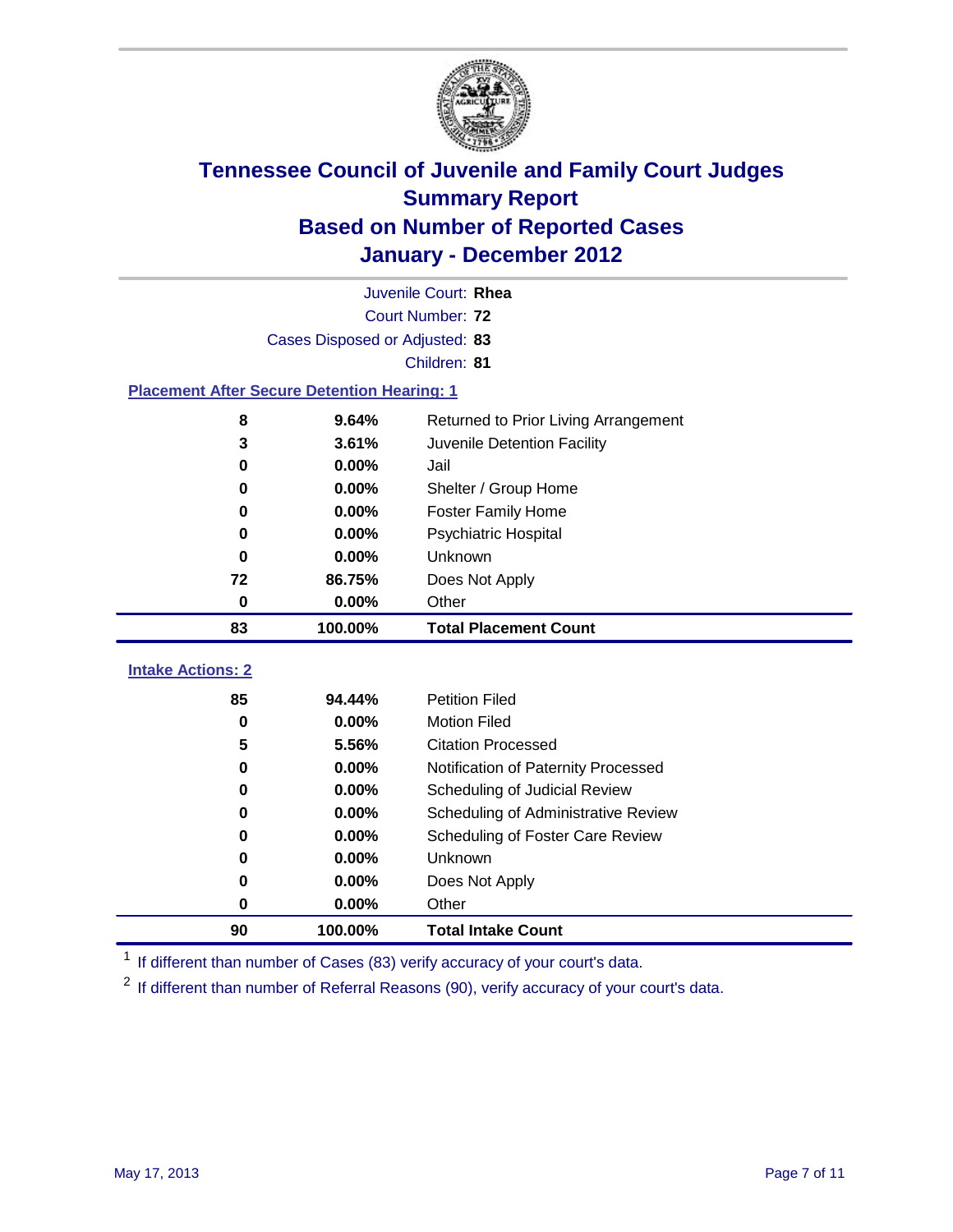

Court Number: **72** Juvenile Court: **Rhea** Cases Disposed or Adjusted: **83** Children: **81**

### **Last Grade Completed by Child: 1**

| 81           | 100.00% | <b>Total Child Count</b>     |
|--------------|---------|------------------------------|
| $\mathbf 2$  | 2.47%   | Other                        |
| 18           | 22.22%  | Unknown                      |
| 0            | 0.00%   | <b>Never Attended School</b> |
| 0            | 0.00%   | Graduated                    |
| 0            | 0.00%   | <b>GED</b>                   |
| 0            | 0.00%   | Non-Graded Special Ed        |
| 1            | 1.23%   | 12th Grade                   |
| 7            | 8.64%   | 11th Grade                   |
| 10           | 12.35%  | 10th Grade                   |
| 15           | 18.52%  | 9th Grade                    |
| 8            | 9.88%   | 8th Grade                    |
| 3            | 3.70%   | 7th Grade                    |
| $\mathbf{2}$ | 2.47%   | 6th Grade                    |
| $\mathbf 2$  | 2.47%   | 5th Grade                    |
| 0            | 0.00%   | 4th Grade                    |
| 0            | 0.00%   | 3rd Grade                    |
| 1            | 1.23%   | 2nd Grade                    |
| $\mathbf{2}$ | 2.47%   | 1st Grade                    |
| $\mathbf{2}$ | 2.47%   | Kindergarten                 |
| 1            | 1.23%   | Preschool                    |
| 7            | 8.64%   | Too Young for School         |

| <b>Enrolled in Special Education: 1</b> |             |        |         |  |
|-----------------------------------------|-------------|--------|---------|--|
|                                         | $\mathbf 1$ | 1.23%  | Yes     |  |
|                                         | 65          | 80.25% | No.     |  |
|                                         | 15          | 18.52% | Unknown |  |

One child could be counted in multiple categories, verify accuracy of your court's data

**100.00% Total Child Count**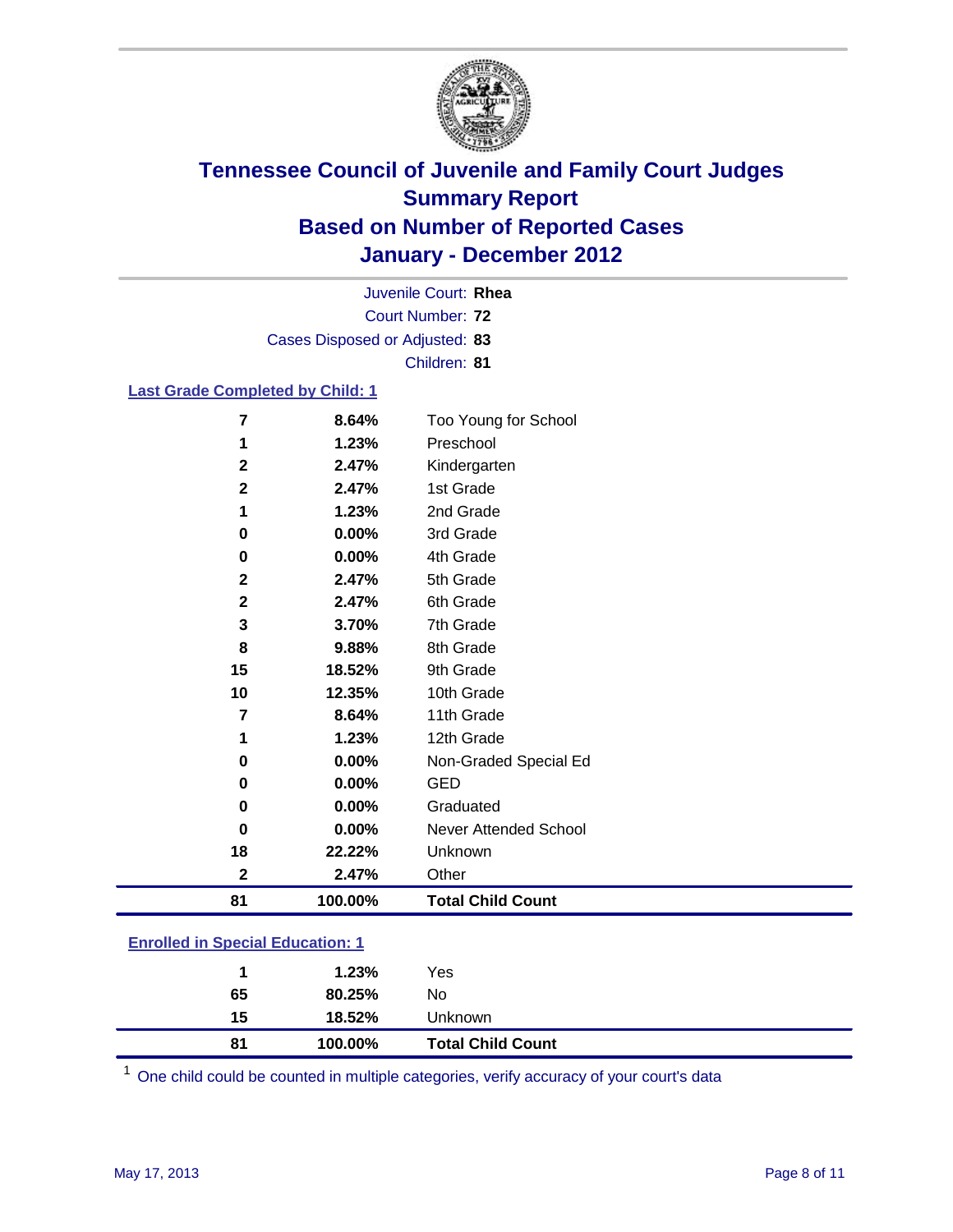

|                              | Juvenile Court: Rhea           |                           |  |  |  |
|------------------------------|--------------------------------|---------------------------|--|--|--|
|                              | Court Number: 72               |                           |  |  |  |
|                              | Cases Disposed or Adjusted: 83 |                           |  |  |  |
|                              | Children: 81                   |                           |  |  |  |
| <b>Action Executed By: 1</b> |                                |                           |  |  |  |
| 90                           | 100.00%                        | Judge                     |  |  |  |
| $\bf{0}$                     | $0.00\%$                       | Magistrate                |  |  |  |
| $\bf{0}$                     | $0.00\%$                       | <b>YSO</b>                |  |  |  |
| 0                            | $0.00\%$                       | Other                     |  |  |  |
| 0                            | 0.00%                          | Unknown                   |  |  |  |
| 90                           | 100.00%                        | <b>Total Action Count</b> |  |  |  |

### **Formal / Informal Actions: 1**

| 10           | 11.11%   | Dismissed                                        |
|--------------|----------|--------------------------------------------------|
| 0            | $0.00\%$ | Retired / Nolle Prosequi                         |
| 18           | 20.00%   | <b>Complaint Substantiated Delinquent</b>        |
| $\mathbf{2}$ | 2.22%    | <b>Complaint Substantiated Status Offender</b>   |
|              | 1.11%    | <b>Complaint Substantiated Dependent/Neglect</b> |
| 0            | $0.00\%$ | <b>Complaint Substantiated Abused</b>            |
| 0            | $0.00\%$ | <b>Complaint Substantiated Mentally III</b>      |
| 5            | 5.56%    | Informal Adjustment                              |
| $\mathbf{2}$ | 2.22%    | <b>Pretrial Diversion</b>                        |
|              | 1.11%    | <b>Transfer to Adult Court Hearing</b>           |
| 0            | 0.00%    | Charges Cleared by Transfer to Adult Court       |
| 13           | 14.44%   | Special Proceeding                               |
| $\mathbf{2}$ | 2.22%    | <b>Review Concluded</b>                          |
| 36           | 40.00%   | Case Held Open                                   |
| 0            | $0.00\%$ | Other                                            |
| 0            | $0.00\%$ | <b>Unknown</b>                                   |
| 90           | 100.00%  | <b>Total Action Count</b>                        |

<sup>1</sup> If different than number of Referral Reasons (90), verify accuracy of your court's data.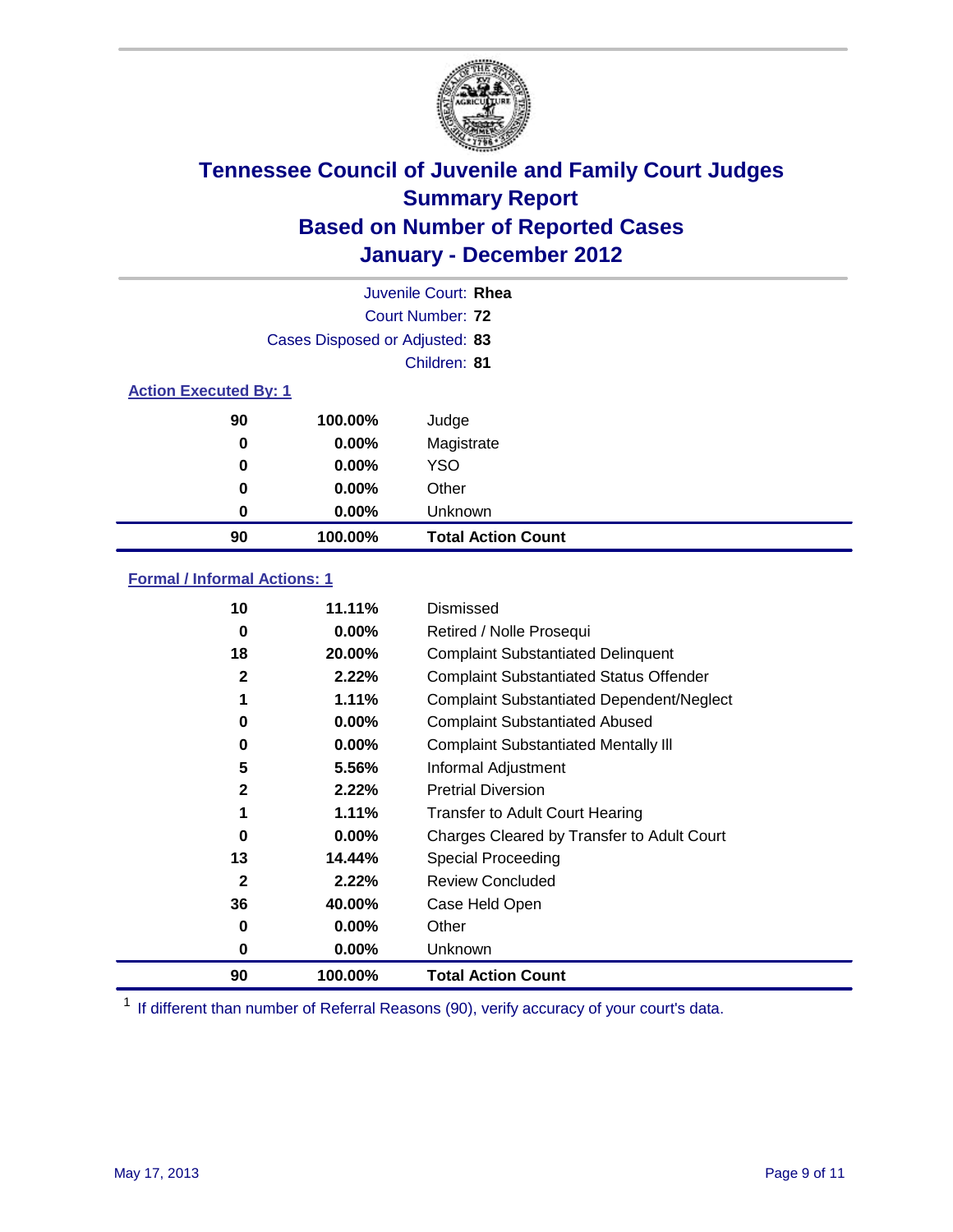

|                       |                                | Juvenile Court: Rhea                                  |
|-----------------------|--------------------------------|-------------------------------------------------------|
|                       |                                | <b>Court Number: 72</b>                               |
|                       | Cases Disposed or Adjusted: 83 |                                                       |
|                       |                                | Children: 81                                          |
| <b>Case Outcomes:</b> |                                | There can be multiple outcomes for one child or case. |
| 8                     | 4.79%                          | <b>Case Dismissed</b>                                 |
| 0                     | 0.00%                          | Case Retired or Nolle Prosequi                        |
| 59                    | 35.33%                         | Warned / Counseled                                    |
| 41                    | 24.55%                         | <b>Held Open For Review</b>                           |
| 7                     | 4.19%                          | Supervision / Probation to Juvenile Court             |
| 0                     | 0.00%                          | <b>Probation to Parents</b>                           |
| 4                     | 2.40%                          | Referral to Another Entity for Supervision / Service  |
| $\mathbf 2$           | 1.20%                          | Referred for Mental Health Counseling                 |
| 1                     | 0.60%                          | Referred for Alcohol and Drug Counseling              |
| 0                     | 0.00%                          | Referred to Alternative School                        |
| 0                     | 0.00%                          | Referred to Private Child Agency                      |
| 0                     | 0.00%                          | Referred to Defensive Driving School                  |
| 0                     | 0.00%                          | Referred to Alcohol Safety School                     |
| 0                     | 0.00%                          | Referred to Juvenile Court Education-Based Program    |
| 0                     | 0.00%                          | Driver's License Held Informally                      |
| 0                     | 0.00%                          | <b>Voluntary Placement with DMHMR</b>                 |
| 0                     | 0.00%                          | <b>Private Mental Health Placement</b>                |
| 0                     | 0.00%                          | <b>Private MR Placement</b>                           |
| 0                     | 0.00%                          | Placement with City/County Agency/Facility            |
| 1                     | 0.60%                          | Placement with Relative / Other Individual            |
| 0                     | 0.00%                          | Fine                                                  |
| 3                     | 1.80%                          | <b>Public Service</b>                                 |
| 0                     | 0.00%                          | Restitution                                           |
| 0                     | 0.00%                          | <b>Runaway Returned</b>                               |
| 0                     | 0.00%                          | No Contact Order                                      |
| 0                     | 0.00%                          | Injunction Other than No Contact Order                |
|                       | 0.60%                          | <b>House Arrest</b>                                   |
| 1                     | 0.60%                          | <b>Court Defined Curfew</b>                           |
| 0                     | 0.00%                          | Dismissed from Informal Adjustment                    |
| 0                     | 0.00%                          | <b>Dismissed from Pretrial Diversion</b>              |
|                       | 0.60%                          | Released from Probation                               |
| 0                     | 0.00%                          | <b>Transferred to Adult Court</b>                     |
| 0                     | 0.00%                          | <b>DMHMR Involuntary Commitment</b>                   |